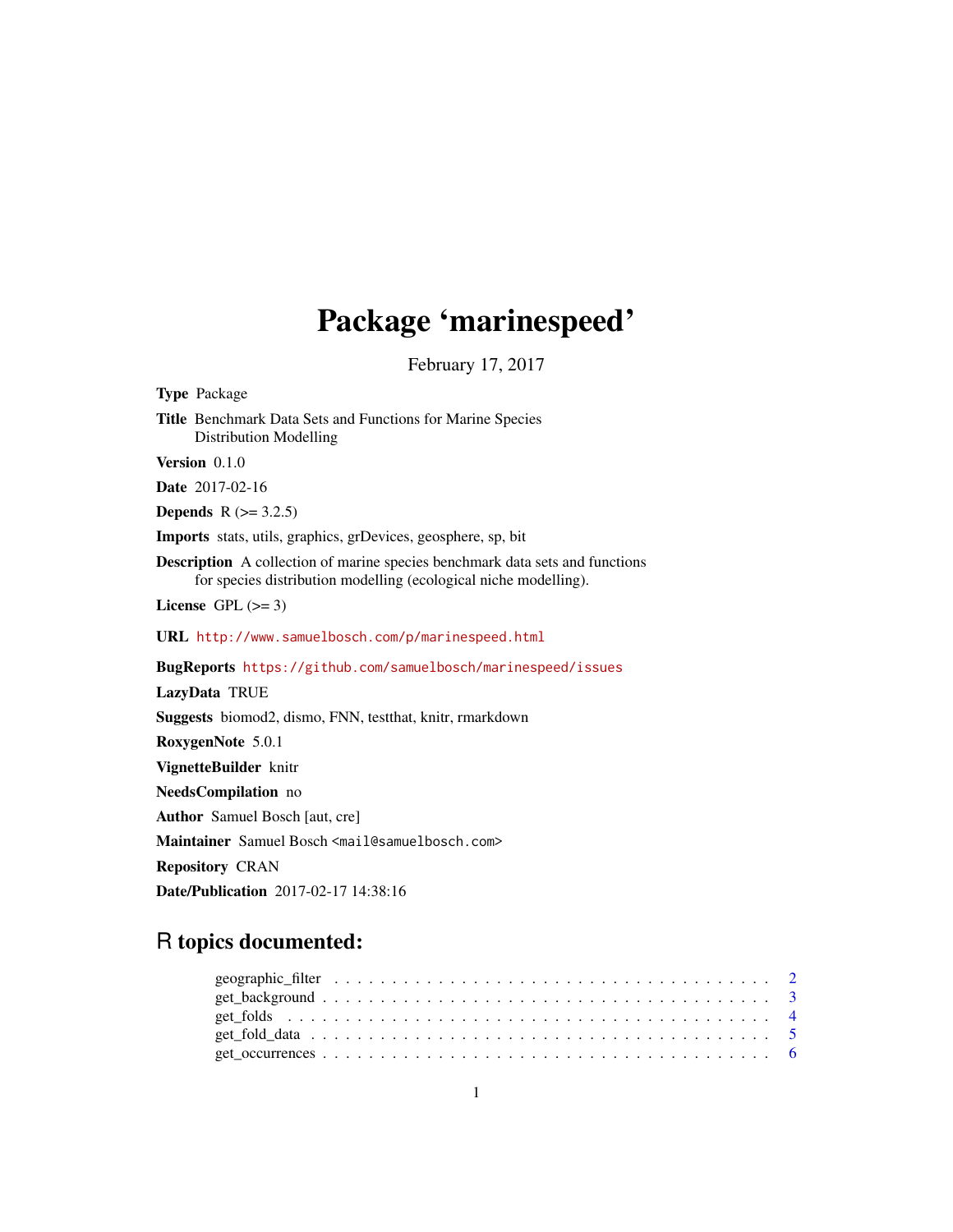# <span id="page-1-0"></span>2 geographic\_filter

| Index |  |
|-------|--|
|       |  |
|       |  |
|       |  |
|       |  |
|       |  |
|       |  |
|       |  |
|       |  |
|       |  |
|       |  |
|       |  |

<span id="page-1-1"></span>geographic\_filter *Filter points based on distance to other points*

# Description

geographic\_filter returns the indexes of all points in data that are not within bufferdistance of the filter\_data.

# Usage

```
geographic_filter(data, filter_data, buffer_distance = 200*1000,
  lonlat = TRUE)
```
# Arguments

| data            | Matrix or data frame. The first two columns should represent the longitude and<br>latitude (or x, y coordinates if $lonalat = FALSE$ ). |
|-----------------|-----------------------------------------------------------------------------------------------------------------------------------------|
| filter_data     | Matrix or data frame. The first two columns should represent the longitude and<br>latitude (or x, y coordinates if $lonlat = FALSE$ ).  |
| buffer_distance |                                                                                                                                         |
|                 | Positive numeric. The minimal distance a point in data should be from a point<br>in filter_data.                                        |
| lonlat          | Logical. If TRUE (default) then Great Circle distances are calculated else Eu-<br>clidean (planar) distances are calculated.            |

# Value

Vector of integer with the indexes of the rows in data that are not within bufferdistance of the filter\_data.

# See Also

[kfold\\_occurrence\\_background](#page-10-1)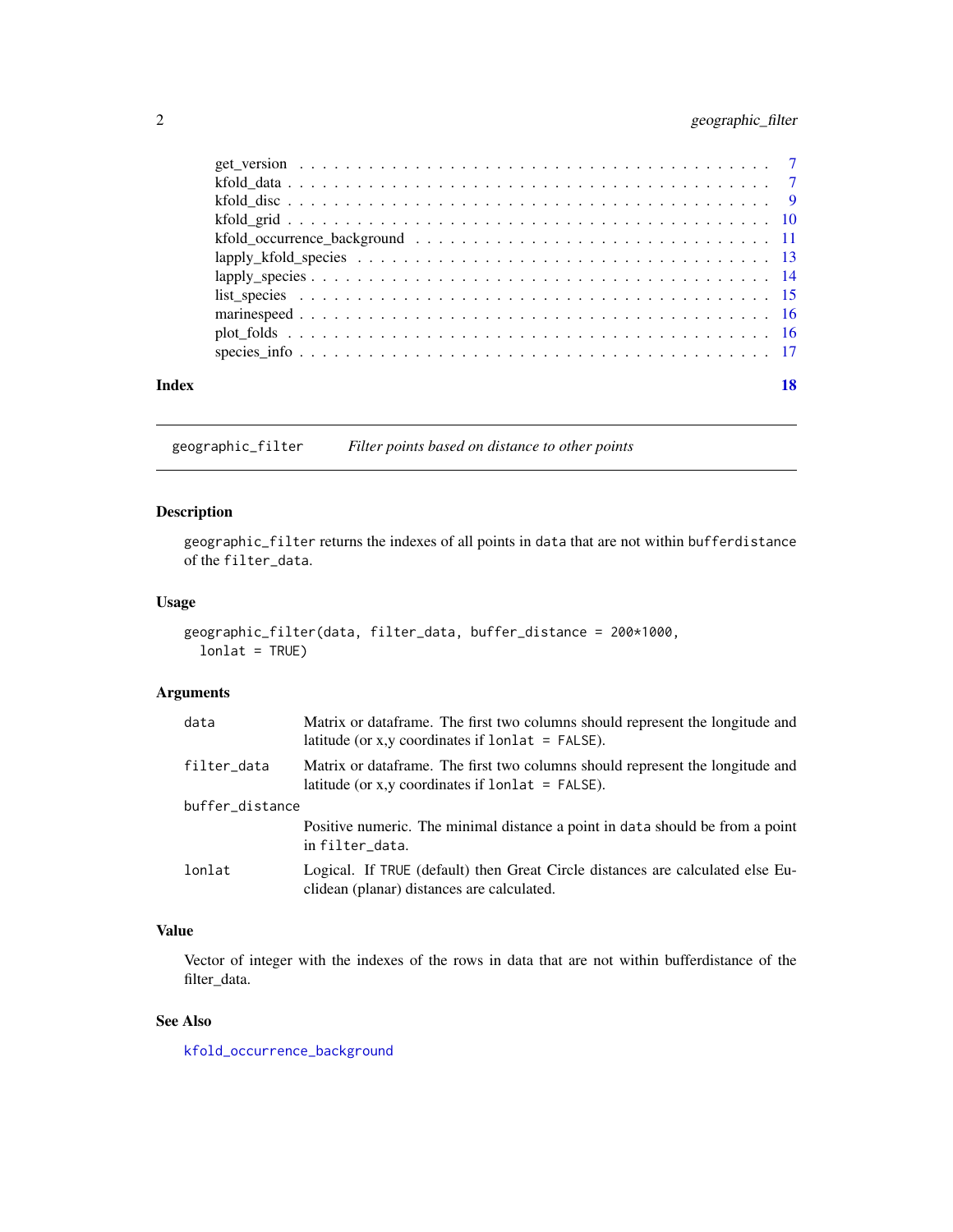# <span id="page-2-0"></span>get\_background 3

#### Examples

```
set.seed(42)
data <- cbind(runif(10, -180, 180), runif(10, -90, 90))
filter_data <- cbind(runif(10, -180, 180), runif(10, -90, 90))
# remove points from data data are within a 1000km buffer around
# the points in filter_data
filtered <- geographic_filter(data, filter_data, buffer_distance = 1000*1000,
                              lonlat = TRUE)
data_filtered <- data[filtered,]
data_removed <- data[-filtered,]
```
<span id="page-2-1"></span>get\_background *Get background data*

# Description

get\_background returns pre-generated background data.

#### Usage

```
get_background(type)
```
#### Arguments

type character. Either "random" or "targetgroup".

#### Details

The targetgroup background was created by subsampling an average of 37 occurrence records (20000 in total) from each species in the dataset providing in essence the same sampling bias as the entire dataset.

# Value

A dataframe with all background points.

# See Also

[get\\_fold\\_data](#page-4-1) [get\\_occurrences](#page-5-1) [get\\_folds](#page-3-1)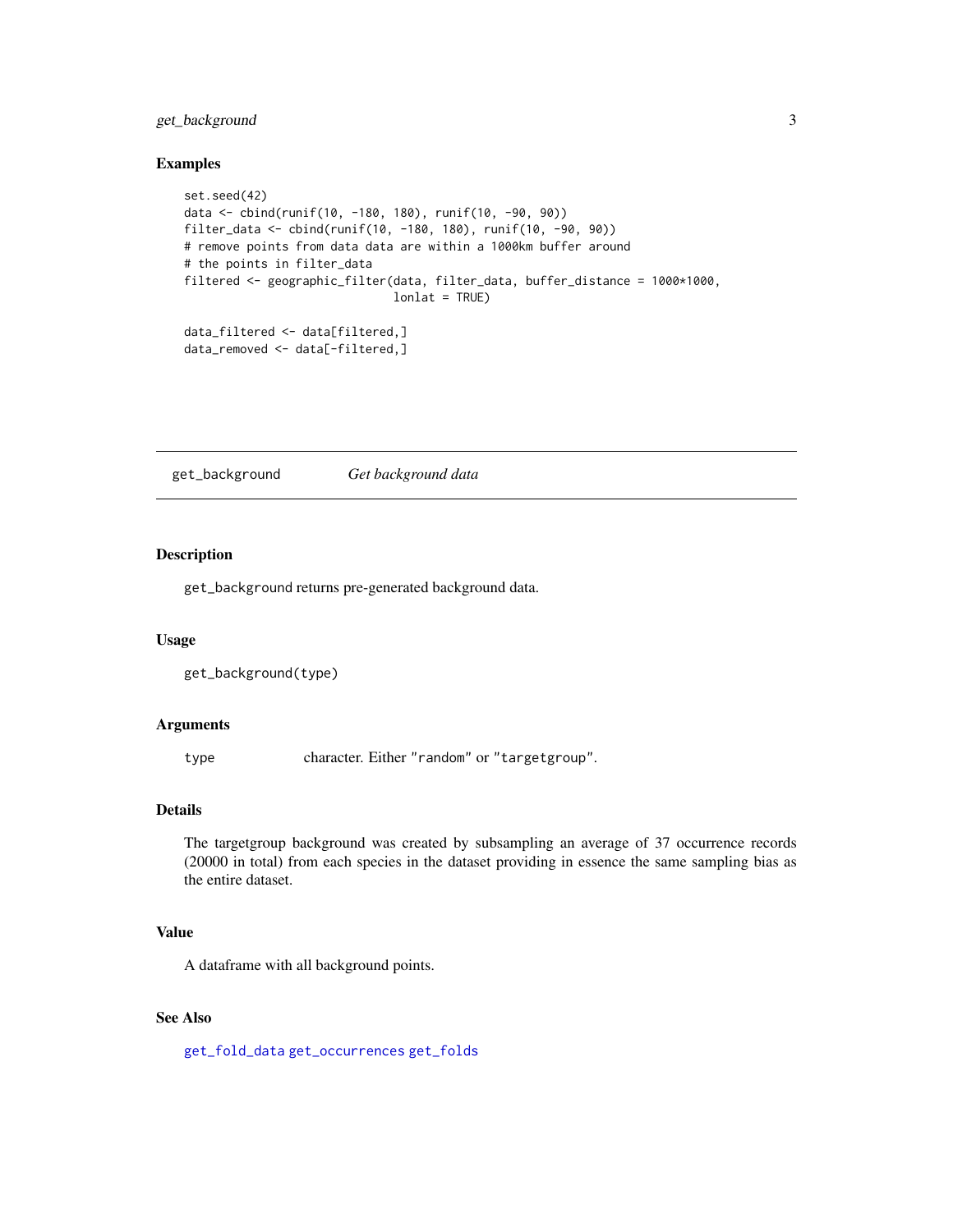#### Examples

```
## Not run:
random_bg <- get_background("random")
plot(random_bg[,2:3], pch=".", main="random background")
targetgroup_bg <- get_background("targetgroup")
plot(targetgroup_bg[,2:3], pch=".", main="targetgroup background")
## End(Not run)
```
<span id="page-3-1"></span>get\_folds *Get folds*

#### Description

get\_folds returns the different pre-generated folds information. To get the fold data for a species see also [get\\_fold\\_data](#page-4-1).

#### Usage

get\_folds(type = "disc")

#### Arguments

type character. The type of partitioning you want to load.

#### Details

The different supported type are:

```
"disc": 5-fold disc partitioning of occurrences with pairwise distance sampled and buffer filtered
kfold_occurrence_background with occurrence_fold_type = "disc",
```
"grid\_4" and "grid\_9": 4-fold and 9-fold grid partitioning of occurrences with pairwise distance sampled and buffer filtered random background points, equivalent to calling [kfold\\_occurrence\\_background](#page-10-1) with occurrence\_fold\_type =  $"grid", k = 4, pwd_sample = TRUE, background_buffer = 200*1000$ 

"random": 5-fold random partitioning of occurrences and random background points, equivalent to calling [kfold\\_occurrence\\_background](#page-10-1) with occurrence\_fold\_type = "random", k = 5, pwd\_sample = FALSE, ba

"targetgroup": same way of partitioning as the "random" folds but instead of random background points, a random subset of all occurrences points was used creating a targetgroup background points set which has the same sampling bias as the entire dataset.

# Value

A list with two entries "background" and "species", each entry is a dataframe with species name column and 5 fold columns as created by [kfold\\_occurrence\\_background](#page-10-1)

<span id="page-3-0"></span>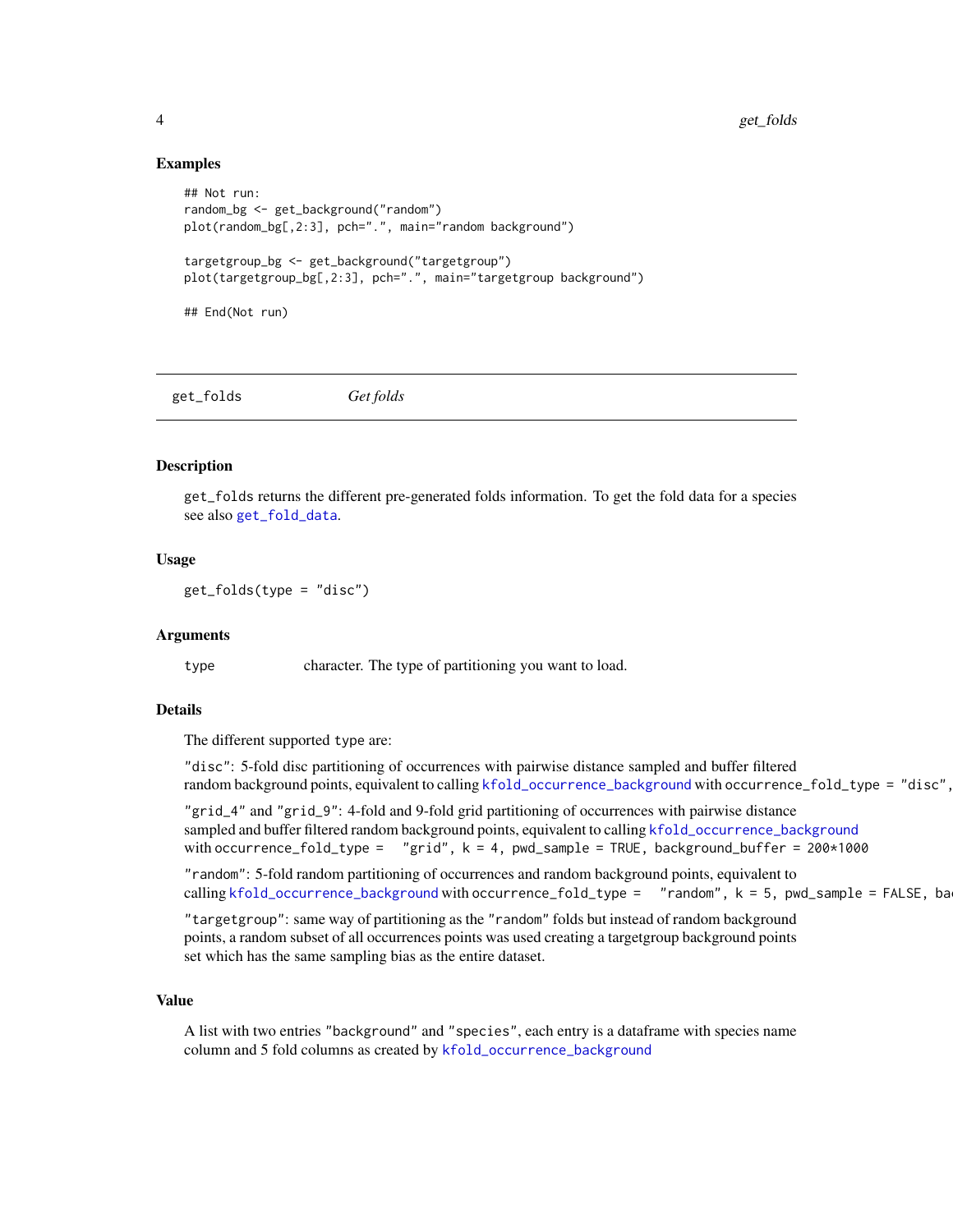# <span id="page-4-0"></span>get\_fold\_data 5

#### See Also

[lapply\\_kfold\\_species](#page-12-1) [get\\_fold\\_data](#page-4-1) [get\\_occurrences](#page-5-1) [get\\_background](#page-2-1) [kfold\\_data](#page-6-1)

#### Examples

```
## Not run:
folds <- get_folds("random")
```

```
abalistes <- "Abalistes stellatus"
occ <- get_occurrences(abalistes)
bg <- get_background("random")
```

```
occ_train <- kfold_data(abalistes, occ, folds$species, k=1, training=TRUE)
occ_test <- kfold_data(abalistes, occ, folds$species, k=1, training=FALSE)
bg_train <- kfold_data(abalistes, bg, folds$background, k=1, training=TRUE)
bg_test <- kfold_data(abalistes, bg, folds$background, k=1, training=FALSE)
```
## End(Not run)

<span id="page-4-1"></span>get\_fold\_data *Get fold data*

#### Description

get\_fold\_data returns a list of training and test occurrence and background data fold(s) for one or more species.

#### Usage

```
get_fold_data(species, fold_type, k)
```
#### Arguments

| species   | data frame or character vector. Row from the data frame returned by list_species<br>or the name of the species.        |
|-----------|------------------------------------------------------------------------------------------------------------------------|
| fold_type | character. Type of partitioning you want to use, default is "disc".                                                    |
| k         | integer vector. Numbers of the folds you want to get data for, if you want all<br>folds use 1:5, which is the default. |

#### Details

The different fold\_type are:

"disc": 5-fold disc partitioning of occurrences with pairwise distance sampled and buffer filtered random background points, equivalent to calling [kfold\\_occurrence\\_background](#page-10-1) with occurrence\_fold\_type = "disc",

"grid\_4" and "grid\_9": 4-fold and 9-fold grid partitioning of occurrences with pairwise distance sampled and buffer filtered random background points, equivalent to calling [kfold\\_occurrence\\_background](#page-10-1) with occurrence\_fold\_type =  $"grid", k = 4, pwd_sample = TRUE, background_buffer = 200*1000$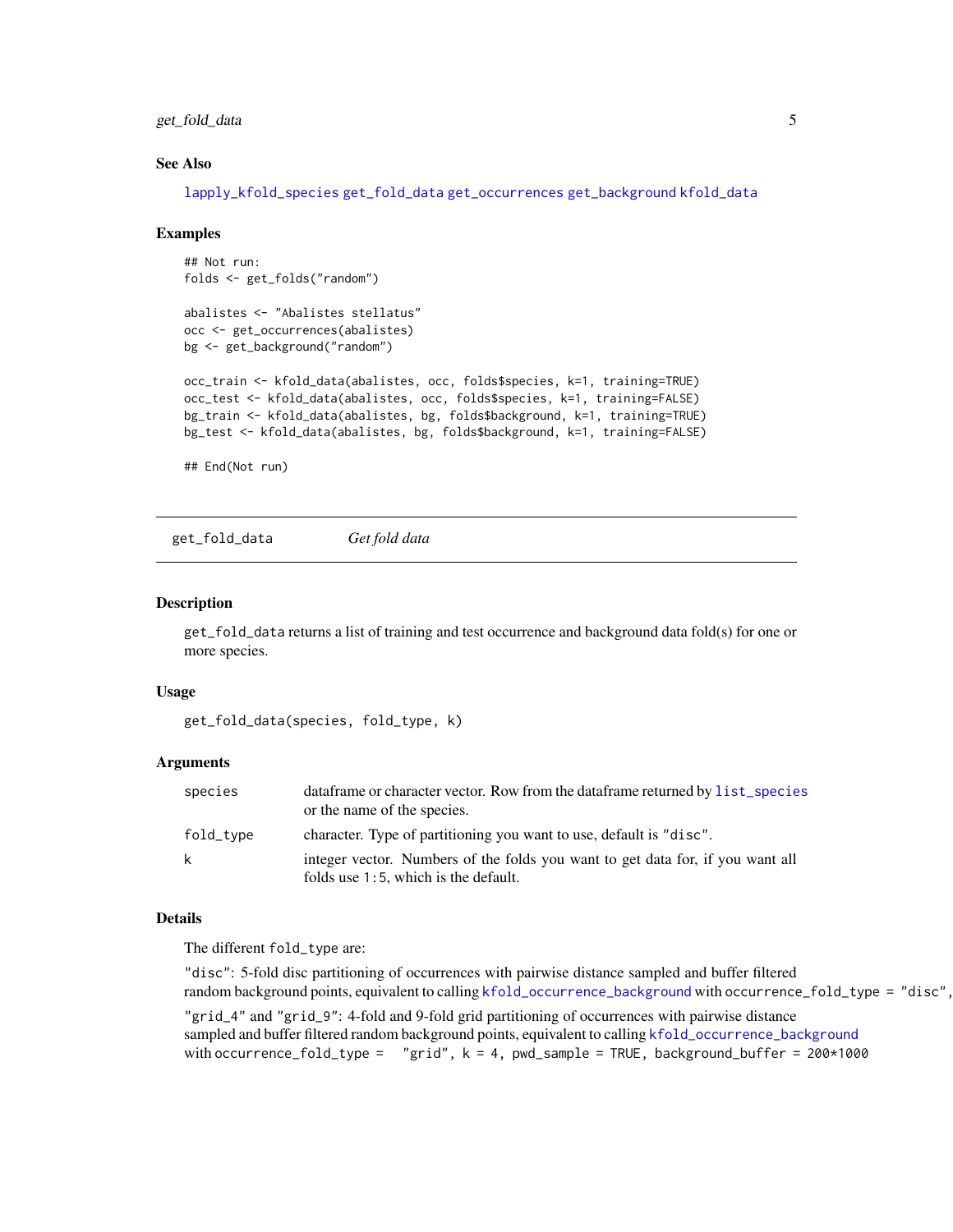# <span id="page-5-0"></span>6 get\_occurrences

"random": 5-fold random partitioning of occurrences and random background points, equivalent to calling [kfold\\_occurrence\\_background](#page-10-1) with occurrence\_fold\_type =  $"$ random",  $k = 5$ , pwd\_sample = FALSE, ba

"targetgroup": same way of partitioning as the "random" folds but instead of random background points, a random subset of all occurrences points was used creating a targetgroup background points set which has the same sampling bias as the entire dataset.

# Value

A 5 element list with fold data filled in for all k. Fold data consists of a list with 4 elements: occurrence\_training, occurrence\_test, background\_training and background\_test.

#### See Also

[list\\_species](#page-14-1) [lapply\\_kfold\\_species](#page-12-1) [lapply\\_species](#page-13-1) [kfold\\_data](#page-6-1)

#### Examples

```
## Not run:
aba_folds <- get_fold_data("Abalistes stellatus", "random", k = 1:5)
k1 <- aba_folds[[1]]
k1$occurrence_training
k1$occurrence_test
k1$background_training
k1$background_test
```
## End(Not run)

<span id="page-5-1"></span>get\_occurrences *Get occurrence records*

### Description

get\_occurrences returns a data.frame with all occurrence records for one or more species, first columns are species, longitude and latitude followed by environmental data columns.

#### Usage

```
get_occurrences(species, raw = FALSE)
```
#### Arguments

| species | data frame or character vector. Data frame like returned by list_species or the<br>names of the species.          |
|---------|-------------------------------------------------------------------------------------------------------------------|
| raw     | logical. If FALSE then 25 square kilometer grid and manual outlier filtered oc-<br>currence records are returned. |
|         |                                                                                                                   |

# Value

Dataframe with as columns: species, longitude, latitude and the environmental variable columns.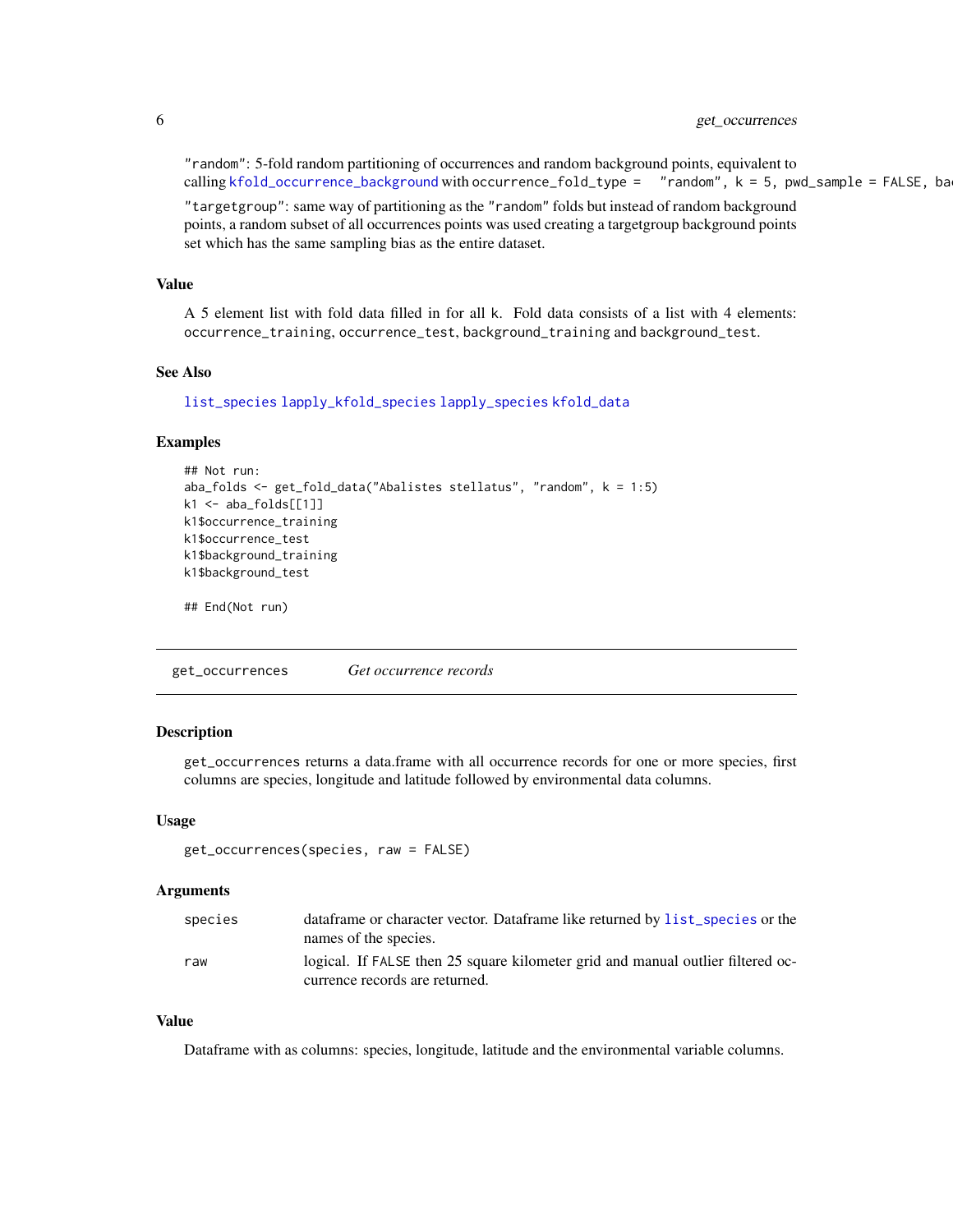<span id="page-6-0"></span>get\_version 7

# See Also

[lapply\\_species](#page-13-1), [get\\_fold\\_data](#page-4-1), [list\\_species](#page-14-1), [get\\_background](#page-2-1)

#### Examples

```
## Not run:
abalistes_stellatus <- get_occurrences("Abalistes stellatus")
species <- list_species()
first10 <- get_occurrences(species[1:10,])
## End(Not run)
```
get\_version *Get MarineSPEED version*

#### Description

get\_version returns the currently used MarineSPEED version, this can be changed by setting options(marinespeed\_version="<version information>").

# Usage

get\_version()

#### Value

Character with the current version ("V1") or another version if the marinespeed\_version has been set.

#### Examples

print(get\_version())

<span id="page-6-1"></span>kfold\_data *Get the data associated with a fold*

# Description

kfold\_data returns rows from data for a specific species for the kth fold. The get data from premade folds use [get\\_fold\\_data](#page-4-1)

#### Usage

kfold\_data(species\_name, data, folds, fold, training)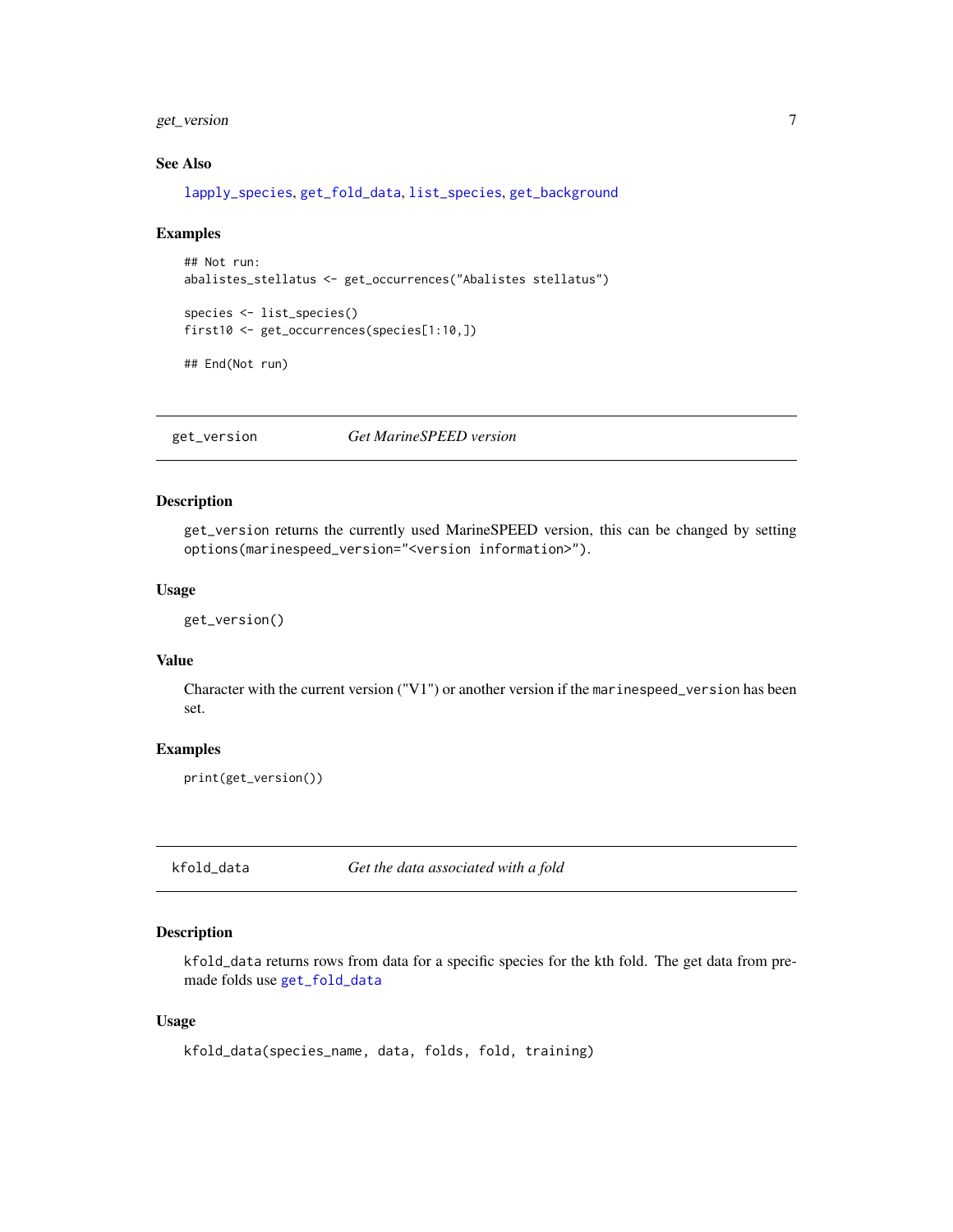#### <span id="page-7-0"></span>**Arguments**

| species_name | Character vector. The name of the species you want get the fold data for.                                                                                                                    |
|--------------|----------------------------------------------------------------------------------------------------------------------------------------------------------------------------------------------|
| data         | Dataframe. The occurrence or background data you want to get the fold data<br>for.                                                                                                           |
| folds        | Dataframe. The occurrence or background folds as created by kfold_species_background.<br>Essentially a data. frame with a species column and the k-fold cross-validation<br>logical vectors. |
| fold         | Integer. Indicate which kth fold you want to return data for.                                                                                                                                |
| training     | Logical. If TRUE then training data is returned else if FALSE then test data is<br>returned.                                                                                                 |

### Value

Filtered version of data.

#### See Also

[lapply\\_kfold\\_species](#page-12-1), [get\\_fold\\_data](#page-4-1)

```
## random data folds
set.seed(42)
occ_data <- data.frame(species = rep("Abalistes stellatus", 50),
                       longitude = runif(50, -180, 180), latitude = runif(50, -90, 90))
bg_data <- data.frame(species = rep("background", 1000),
                    longitude = runif(1000, -180, 180), latitude = runif(1000, -90, 90))
folds <- kfold_occurrence_background(occ_data, bg_data)
## alternative with real data (but see also the function get_fold_data)
# occ_data <- get_occurrences("Abalistes stellatus")
# bg_data <- load_background("random")
# folds <- load_folds("random")
## get training and test data for the first fold
occ_training <- kfold_data("Abalistes stellatus", occ_data, folds$occurrence,
                           fold = 1, training = TRUE)
occ_test <- kfold_data("Abalistes stellatus", occ_data, folds$occurrence,
                       fold = 1, training = FALSE)
bg_training <- kfold_data("Abalistes stellatus", bg_data, folds$background,
                          fold = 1, training = TRUE)
bg_test <- kfold_data("Abalistes stellatus", bg_data, folds$background,
                      fold = 1, training = FALSE)
```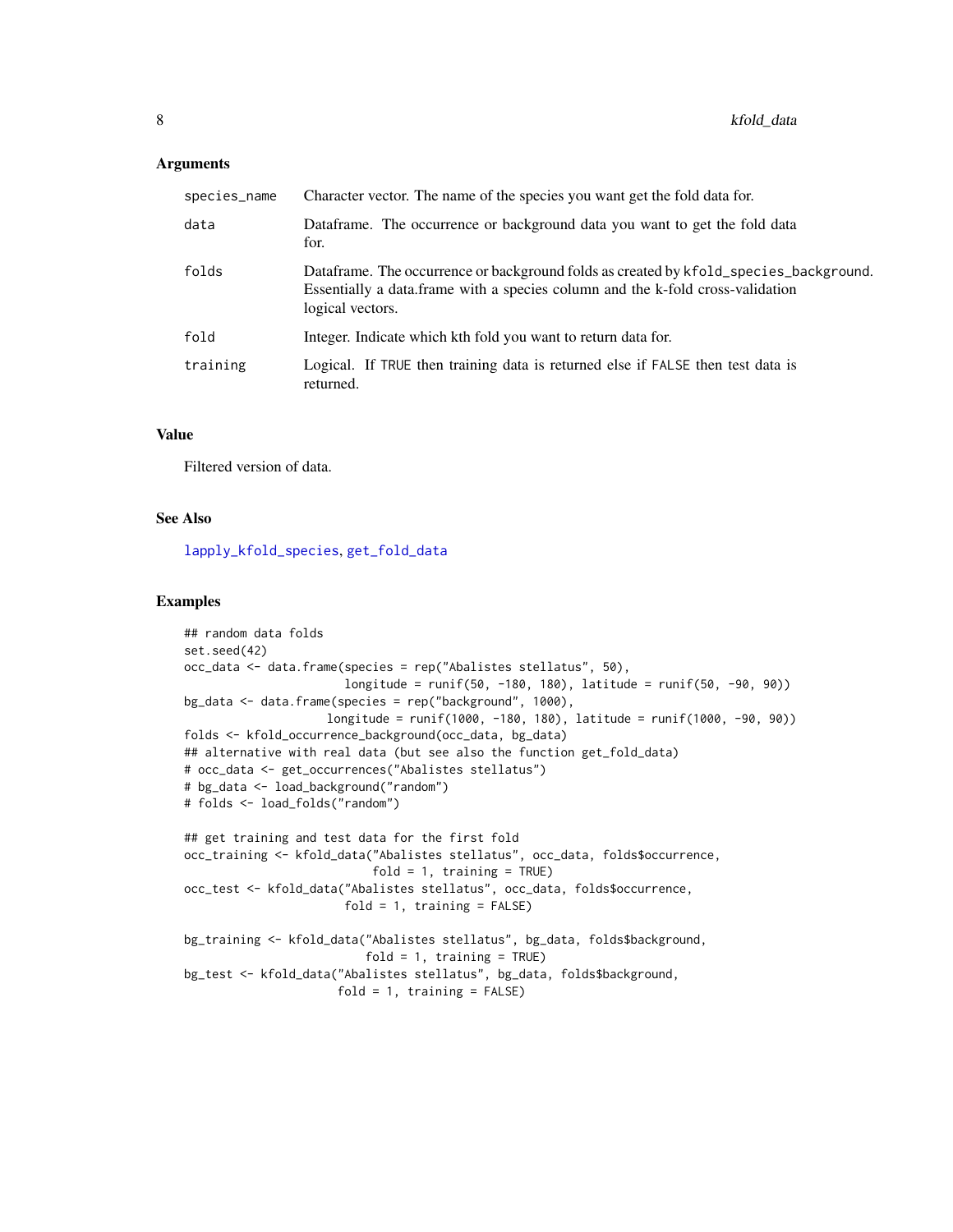# <span id="page-8-1"></span><span id="page-8-0"></span>Description

kfold\_disc creates a k-fold partitioning of geographical data for cross-validation based on the distance between points. The n points nearest to a selected point are put into a group. Returns a vector with fold numbers ranging from 1 to k.

#### Usage

```
kfold\_disc(data, k = 5, lonlat = TRUE)
```
# Arguments

| data   | Matrix or dataframe. The first two columns should represent the longitude and<br>latitude (or x, y coordinates if $lonalat = FALSE$ ). |
|--------|----------------------------------------------------------------------------------------------------------------------------------------|
| k      | Integer. The number of folds (partitions) that have to be created. By default 5<br>folds are created.                                  |
| lonlat | Logical. If TRUE (default) then Great Circle distances are calculated else if FALSE<br>Euclidean (planar) distances are calculated.    |

#### Value

A vector with fold numbers ranging from 1 to k.

#### See Also

[plot\\_folds](#page-15-1), [kfold\\_grid](#page-9-1), [kfold](#page-0-0), [kfold\\_occurrence\\_background](#page-10-1)

```
set.seed(42)
lonlat_data <- cbind(runif(11, -180, 180), runif(11, -90, 90))
folds <- kfold_disc(lonlat_data, k = 5)
plot_folds(lonlat_data, folds)
```

```
# use the euclidean distance
xy_data <- cbind(runif(11, 0, 100), runif(11, 0, 100))
folds \le kfold_disc(xy_data, k = 5, lonlat = FALSE)
plot_folds(xy_data, folds)
```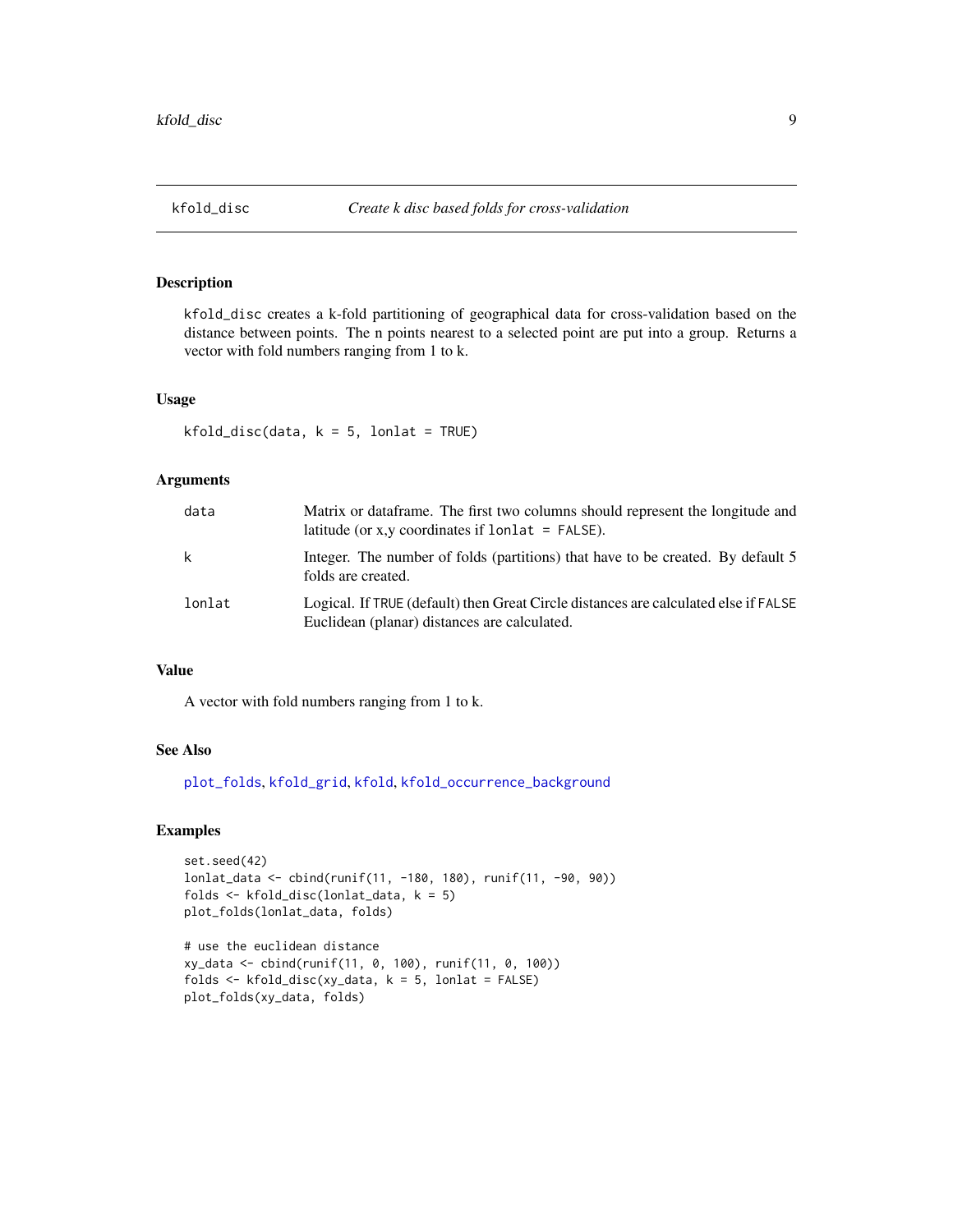#### Description

kfold\_grid creates a k-fold partitioning of geographical data for cross-validation based on spatial grid partitioning. Returns a vector with fold numbers ranging from 1 to k.

#### Usage

 $kfold\_grid(data, k = 4, lonlat = TRUE)$ 

# Arguments

| data   | Matrix or dataframe. The first two columns should represent the longitude and<br>latitude (or x, y coordinates if $lonlat = FALSE$ ).                |
|--------|------------------------------------------------------------------------------------------------------------------------------------------------------|
| k      | Integer. The number of folds (partitions) that have to be created. This should be<br>a square number (e.g 4, 9, 16). By default 4 folds are created. |
| lonlat | Logical. If TRUE (default) then the dateline is taken into account (see details)<br>else if FALSE quantiles of x and y are used as splitting points  |

# Details

If lonlat = TRUE then the data is first split along the longitude based on a random starting point and then splitting in parts with k/2 points while crossing the dateline. Then each part is splitted along quantiles of the latitude in each part.

#### Value

A vector with fold numbers ranging from 1 to k.

#### See Also

[plot\\_folds](#page-15-1), [kfold\\_disc](#page-8-1), [kfold](#page-0-0), , [kfold\\_occurrence\\_background](#page-10-1)

```
set.seed(42)
lonlat_data <- cbind(runif(11, -180, 180), runif(11, -90, 90))
folds <- kfold_grid(lonlat_data, k = 4)
plot_folds(lonlat_data, folds)
# for x,y data
xy_data <- cbind(runif(11, 0, 100), runif(11, 0, 100))
folds \leq kfold_grid(xy_data, k = 4, lonlat = FALSE)
plot_folds(xy_data, folds)
```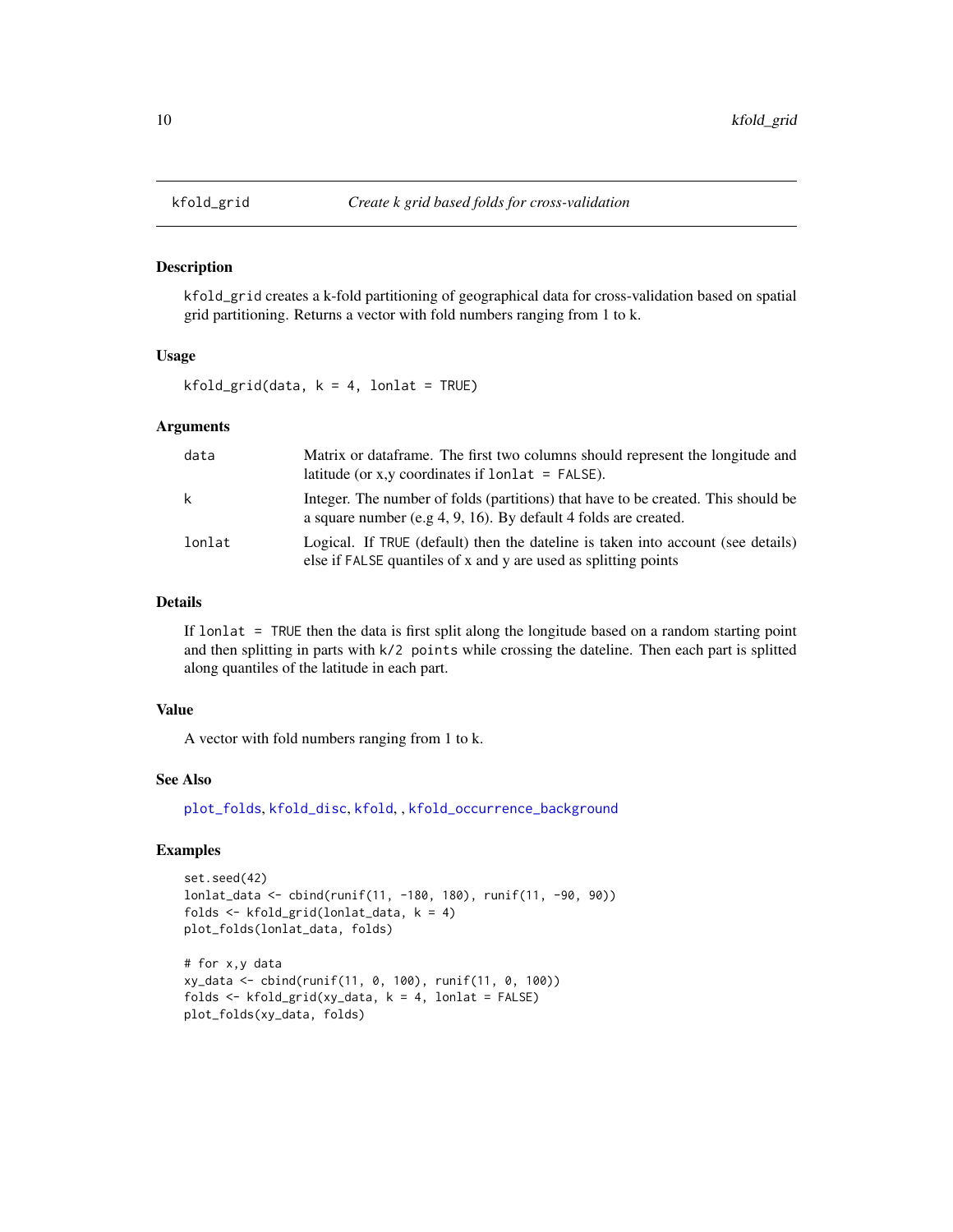*Create k folds of occurrence and background data for cross-validation*

# <span id="page-10-1"></span><span id="page-10-0"></span>Description

kfold\_occurrence\_background creates a k-fold partitioning of occurrence and background data for cross-validation using random and stratified folds. Returns a list with the occurrence folds and the background folds, folds are represented as TRUE/FALSE/NA columns of a dataframe, 1 column for each fold.

#### Usage

```
kfold_occurrence_background(occurrence_data, background_data,
  occurrence_fold_type = "disc", k = 5, pwd_sample = TRUE, lonlat = TRUE,background_buffer = 200*1000)
```
# Arguments

| occurrence_data      |                                                                                                                                                                                                                               |
|----------------------|-------------------------------------------------------------------------------------------------------------------------------------------------------------------------------------------------------------------------------|
|                      | Dataframe. Occurrence points of the species, the first column should be the sci-<br>entific name of the species followed by two columns representing the longitude<br>and latitude (or x,y coordinates if $lonlat = FALSE$ ). |
| background_data      |                                                                                                                                                                                                                               |
|                      | Dataframe. Background data points, the first column is a dummy column fol-<br>lowed by two columns representing the longitude and latitude (or x,y coordi-<br>nates if $lonlat = FALSE$ ).                                    |
| occurrence_fold_type |                                                                                                                                                                                                                               |
|                      | Character vector. How occurrence folds should be generated, currently "disc"<br>(see kfold_disc), "grid" (see kfold_grid) and "random" are supported.                                                                         |
| k                    | Integer. The number of folds (partitions) that have to be created. By default 5<br>folds are created.                                                                                                                         |
| pwd_sample           | Logical. Whether backgound points should be picked by doing pair-wise dis-<br>tance sampling (see pwdSample). It is recommended to install the FNN package<br>if you want to do pair-wise distance sampling.                  |
| lonlat               | Logical. If TRUE (default) then Great Circle distances are calculated else if FALSE<br>Euclidean (planar) distances are calculated.                                                                                           |
| background_buffer    |                                                                                                                                                                                                                               |
|                      | Positive numeric. Distance in meters around species test points where training<br>background data should be excluded from. Use NA or a negative number to<br>disable background point filtering.                              |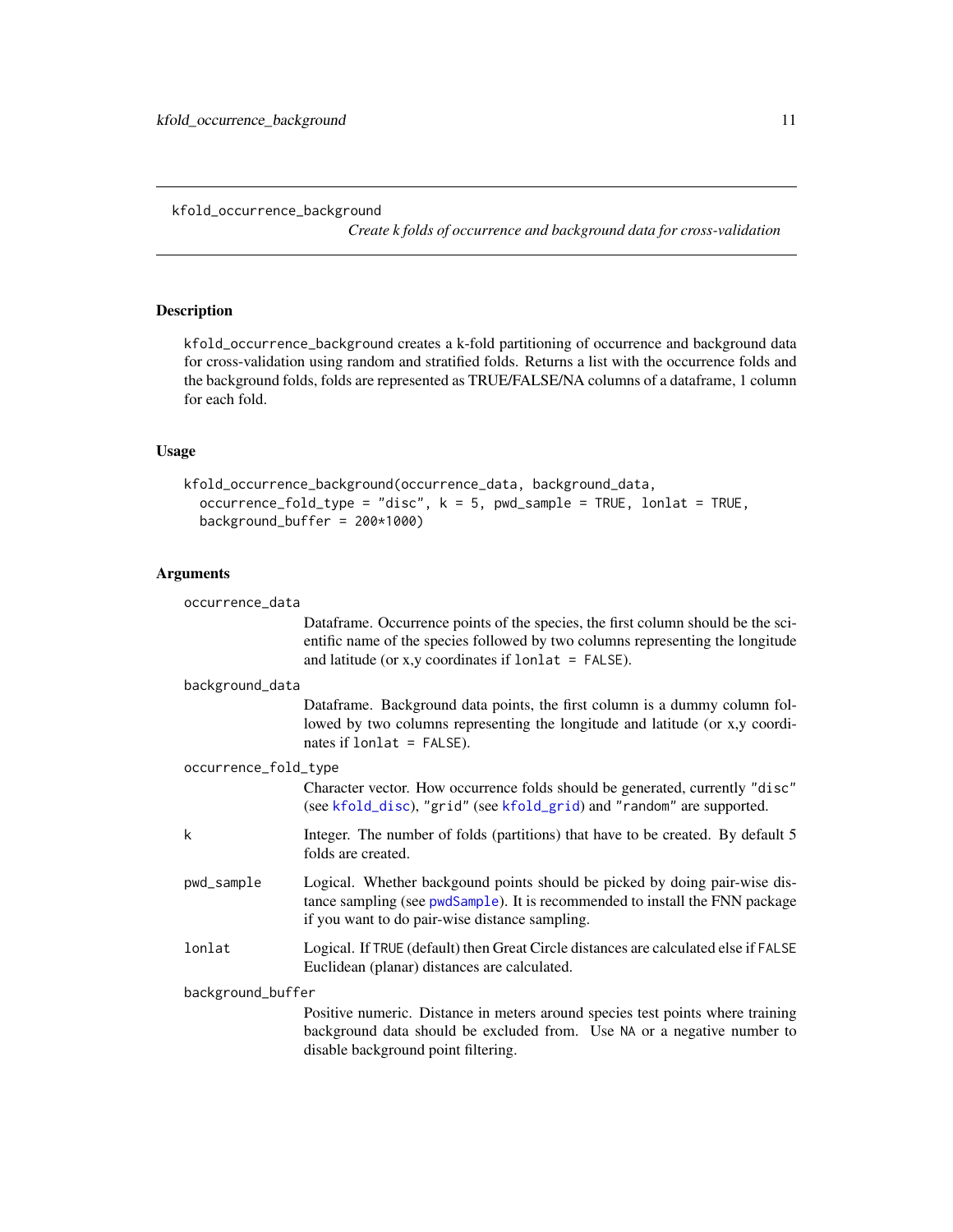#### Details

Note that which and how many background points get selected in each fold depends on the fold\_type, pwd\_sample and the background\_buffer and whether pwd\_sample is TRUE or FALSE, even leading in some cases to the selection of no background data. Background points that are neither selected for the training fold nor for the test fold are set to NA in the background folds. Random assignment of background points to the folds can be achieved by setting pwd\_sample to FALSE and background\_buffer to 0. Note also that when pwd\_sample is TRUE, the same background point might be assigned to different folds.

#### Value

A list with 2 dataframes, occurrence and background, with as first column the scientifc name or "background" and k columns containing TRUE, FALSE or NA.

#### References

Hijmans, R. J. (2012). Cross-validation of species distribution models: removing spatial sorting bias and calibration with a null model. Ecology, 93(3), 679-688. doi:10.1890/11-0826.1 Radosavljevic, A., & Anderson, R. P. (2013). Making better Maxent models of species distributions: complexity, overfitting and evaluation. Journal of Biogeography. doi:10.1111/jbi.12227

#### See Also

[lapply\\_kfold\\_species](#page-12-1), [kfold\\_disc](#page-8-1), [kfold\\_grid](#page-9-1), [geographic\\_filter](#page-1-1) [pwdSample](#page-0-0), [kfold](#page-0-0)

```
set.seed(42)
occurrence_data <- data.frame(species = rep("Abalistes stellatus", 50),
                              longitude = runif(50, -180, 180),
                              latitude = runif(50, -90, 90)# REMARK: this is NOT how you would want to create random background point.
# Use special functions for this like dismo::randomPoints, especially for
# lonlat data
background_data <- data.frame(species = rep("background", 500),
                              longitude = runif(500, -180, 180),
                              lattice = runif(500, -90, 90)disc_folds <- kfold_occurrence_background(occurrence_data, background_data,
                                          "disc")
random_folds <- kfold_occurrence_background(occurrence_data, background_data,
                                            "random", pwd_sample = FALSE,
                                            background_buffer = NA)
```
<span id="page-11-0"></span>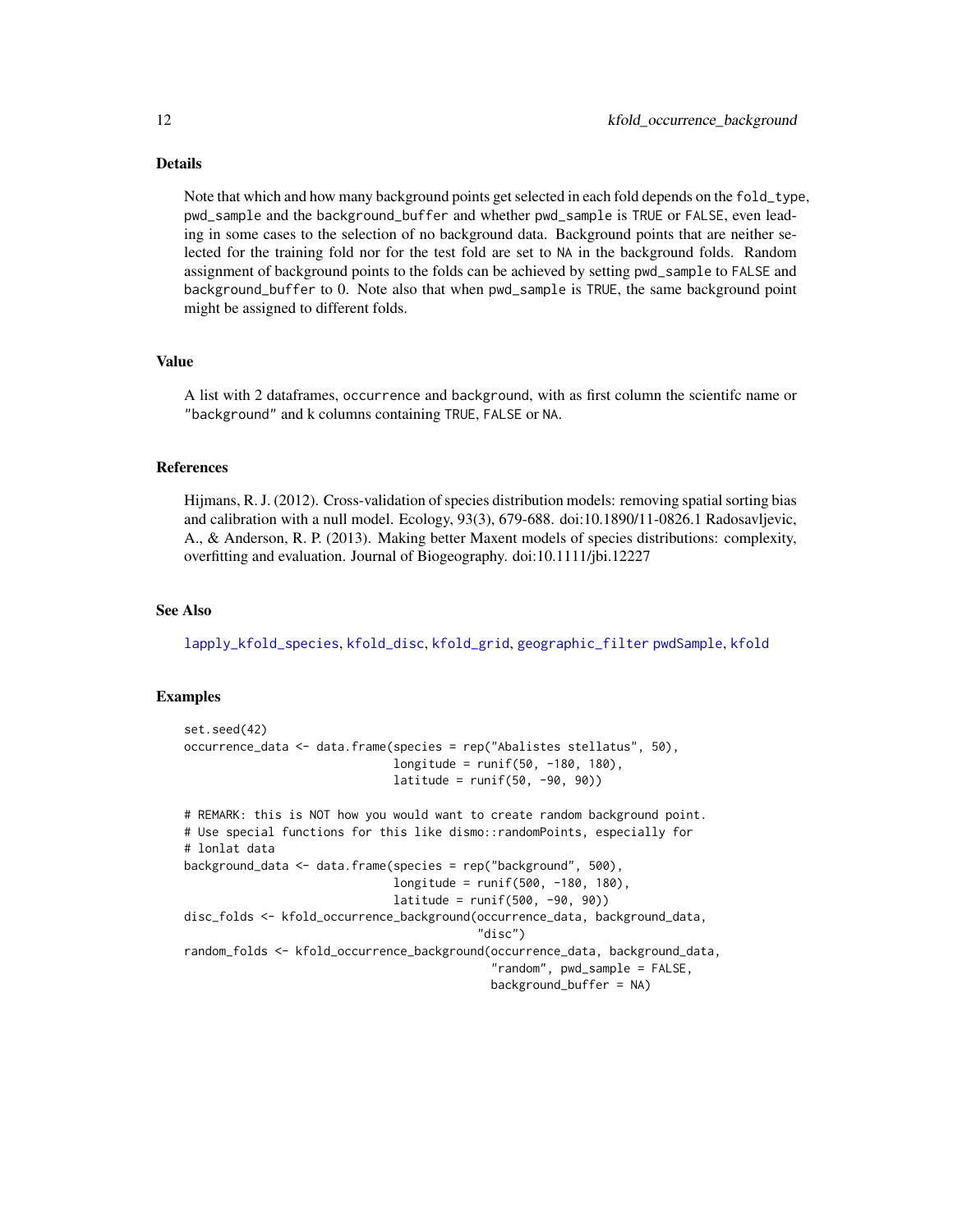<span id="page-12-1"></span><span id="page-12-0"></span>lapply\_kfold\_species *Apply a function over the folds of a set of species*

#### Description

lapply\_kfold\_species returns a list of lists where each element is the result of applying fun to all species or the provided subset of species for the specified folds.

#### Usage

```
lapply_kfold_species(fun, ..., species = NULL, fold_type = "disc", k =
 1:5)
```
#### Arguments

| fun                     | function. The function to be applied to the occurrence records of each species.<br>Parameters are the species name, a list with the occurrence and background<br>training and test records and a fold number. |
|-------------------------|---------------------------------------------------------------------------------------------------------------------------------------------------------------------------------------------------------------|
| $\cdot$ $\cdot$ $\cdot$ | optional arguments to fun.                                                                                                                                                                                    |
| species                 | data frame or character vector. Data frame like returned by list_species or the<br>names of the species. If NULL (default) then fun is applied for all species.                                               |
| fold_type               | character. Type of partitioning you want to use, default is "disc".                                                                                                                                           |
| k                       | integer vector. Numbers of the folds you want to get data for, if you want all<br>5-folds pass use 1:5, which is the default.                                                                                 |

# Details

The parameters passed to fun are speciesname, data where data is a list with 4 elements (occurrence\_training, occurrence\_test, background\_training and background\_test) and a parameter fold which contains the fold number.

#### The different fold\_type are:

"disc": 5-fold disc partitioning of occurrences with pairwise distance sampled and buffer filtered random background points, equivalent to calling [kfold\\_occurrence\\_background](#page-10-1) with occurrence\_fold\_type = "disc", "grid\_4" and "grid\_9": 4-fold and 9-fold grid partitioning of occurrences with pairwise distance sampled and buffer filtered random background points, equivalent to calling [kfold\\_occurrence\\_background](#page-10-1) with occurrence\_fold\_type =  $"grid", k = 4, pwd_sample = TRUE, background_buffer = 200*1000$ "random": 5-fold random partitioning of occurrences and random background points, equivalent to calling [kfold\\_occurrence\\_background](#page-10-1) with occurrence\_fold\_type =  $\blacksquare$  "random",  $k = 5$ , pwd\_sample = FALSE, ba "targetgroup": same way of partitioning as the "random" folds but instead of random background points, a random subset of all occurrences points was used creating a targetgroup background points set which has the same sampling bias as the entire dataset.

#### Value

A list with one named entry for every species provided or for all species. Every list entry is a list with k as names and the result of fun as value.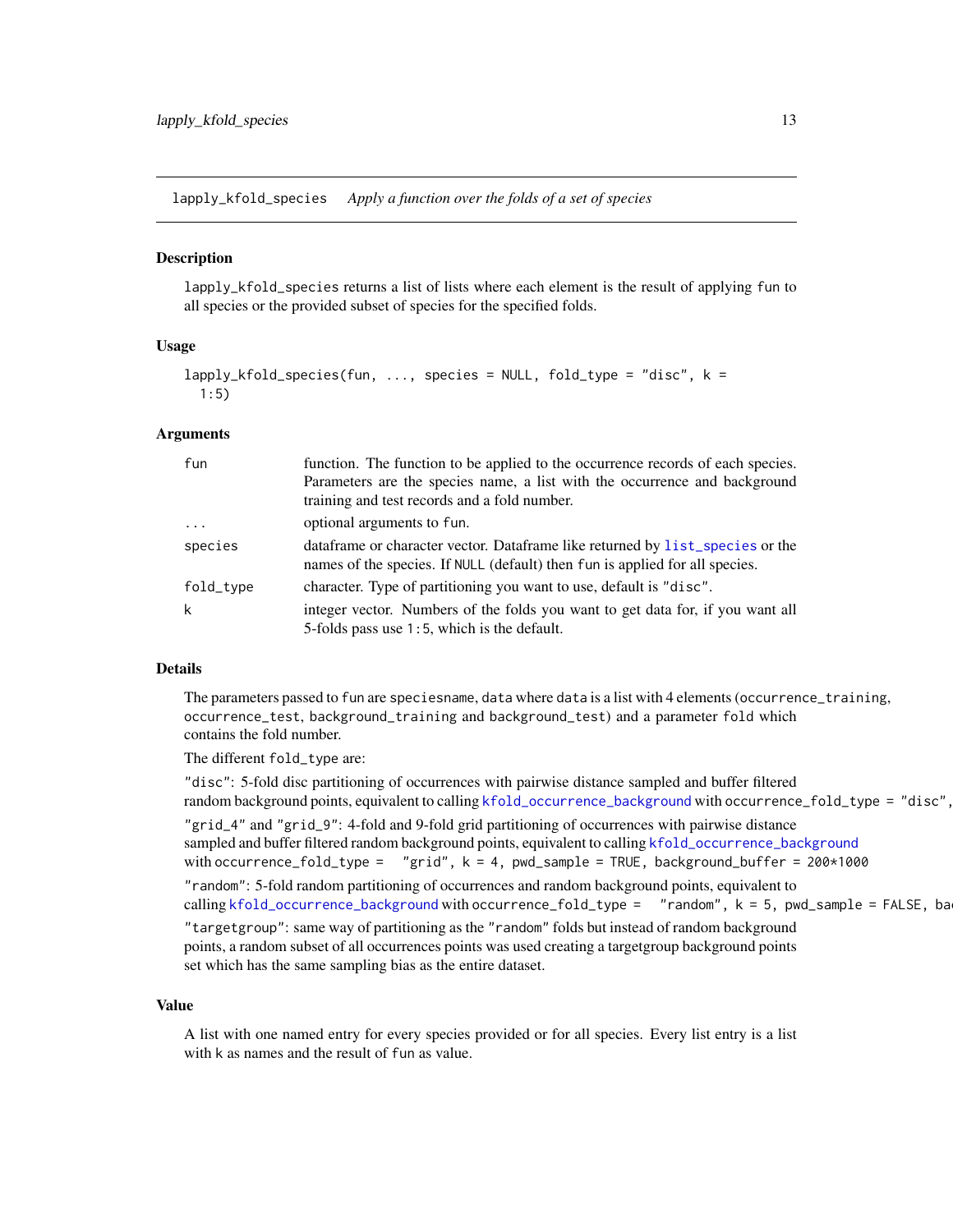# See Also

[list\\_species](#page-14-1) [lapply\\_species](#page-13-1) [get\\_fold\\_data](#page-4-1) [lapply\\_species](#page-13-1), [get\\_fold\\_data](#page-4-1), [list\\_species](#page-14-1)

#### Examples

```
## Not run:
plot_occurrences <- function(speciesname, data, fold) {
  title <- paste0(speciesname, " (fold = ", fold, ")")
   plot(data$occurrence_train[,c("longitude", "latitude")], pch=".",
       col="blue", main = title)
   points(data$occurrence_test[,c("longitude", "latitude")], pch=".",
       col="red")
}
# plot training (blue) and test (red) occurrences
# of the first 2 folds for the first 10 species
species <- list_species()
lapply_kfold_species(plot_occurrences, species=species[1:5,],
                     fold\_type = "disc", k = 1:2)
```
## End(Not run)

<span id="page-13-1"></span>lapply\_species *Apply a function over a set of species*

#### Description

lapply\_species returns a list where each element is the result of applying fun to all species or the provided subset of species.

#### Usage

```
lapply_species(fun, ..., species = NULL, raw = FALSE)
```
#### Arguments

| fun                 | function. The function to be applied to the occurrence records of each species.<br>Parameters are the species name and a data frame with the occurrence records. |
|---------------------|------------------------------------------------------------------------------------------------------------------------------------------------------------------|
| $\cdot \cdot \cdot$ | optional arguments to fun.                                                                                                                                       |
| species             | data frame or character vector. Data frame like returned by list_species or the<br>names of the species. If NULL (default) then fun is applied for all species.  |
| raw                 | logical. If FALSE then 25 square kilometer grid and manual outlier filtered oc-<br>currence records are returned.                                                |

<span id="page-13-0"></span>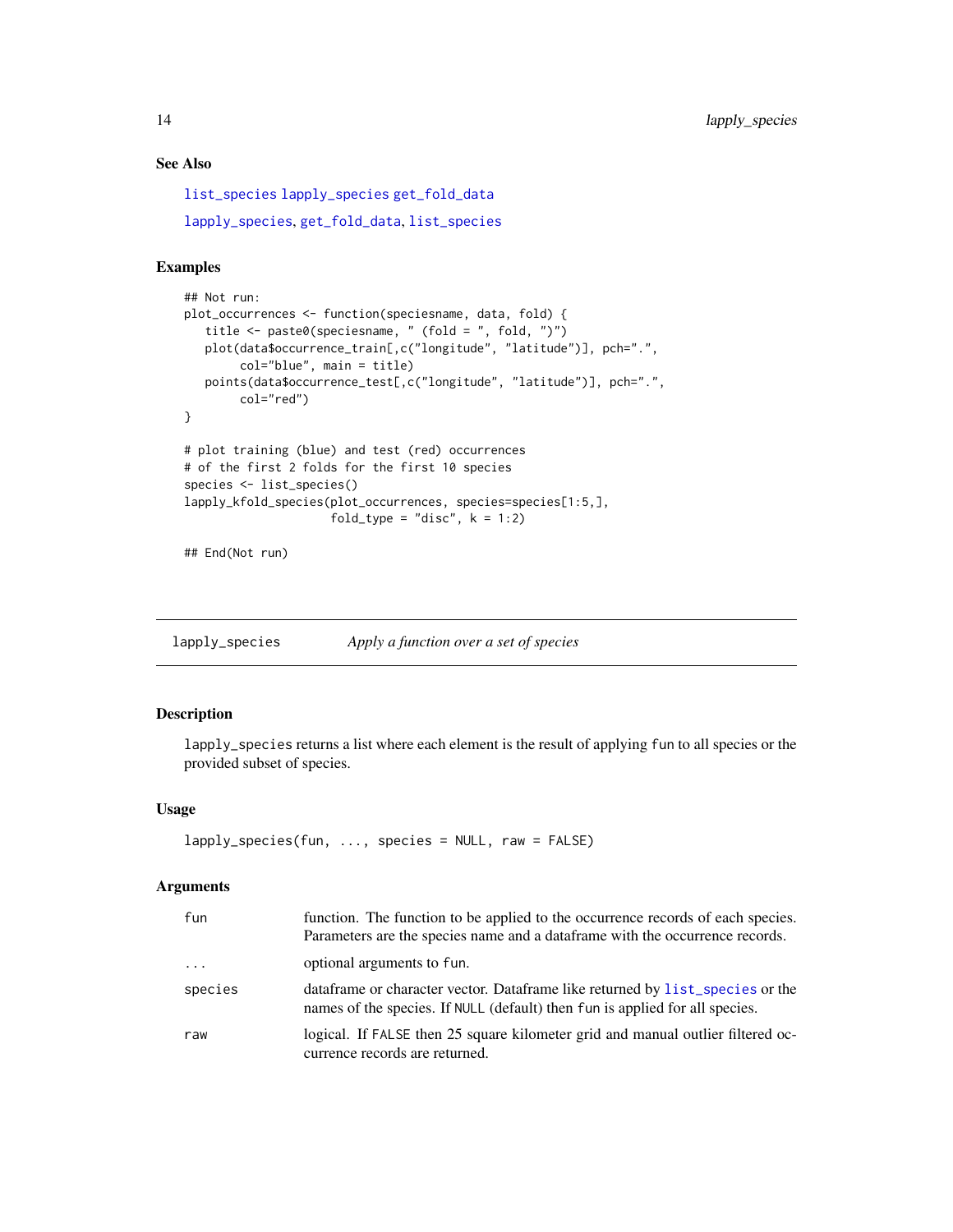# <span id="page-14-0"></span>list\_species 15

# Details

The parameters passed to fun are speciesname and data, which is a dataframe with the occurrence records and their environmental data.

### Value

A list with one named entry for every species provided or for all species.

#### See Also

[list\\_species](#page-14-1) [lapply\\_kfold\\_species](#page-12-1) [get\\_occurrences](#page-5-1) [lapply\\_kfold\\_species](#page-12-1), [get\\_occurrences](#page-5-1), [list\\_species](#page-14-1)

### Examples

```
## Not run:
get_occ_count <- function(speciesname, occ) {
nrow(occ)
}
record_counts <- lapply_species(get_occ_count)
sum(unlist(record_counts))
# count first 10
species <- list_species()
lapply_species(get_occ_count, species=species[1:10,])
## End(Not run)
```
<span id="page-14-1"></span>list\_species *List species*

#### Description

list\_species returns a dataframe with all the species names and their WoRMS identifier (aphia\_id).

#### Usage

```
list_species()
```
# Details

If the file with the list of species is not present on the hard disk then it is downloaded and stored in the data directory. The data directory can be set with options (marinespeed\_datadir =  $"$ ."). By default data is downloaded to tempdir().

### See Also

[lapply\\_kfold\\_species](#page-12-1), [lapply\\_species](#page-13-1), [get\\_fold\\_data](#page-4-1), [get\\_occurrences](#page-5-1), [species\\_info](#page-16-1)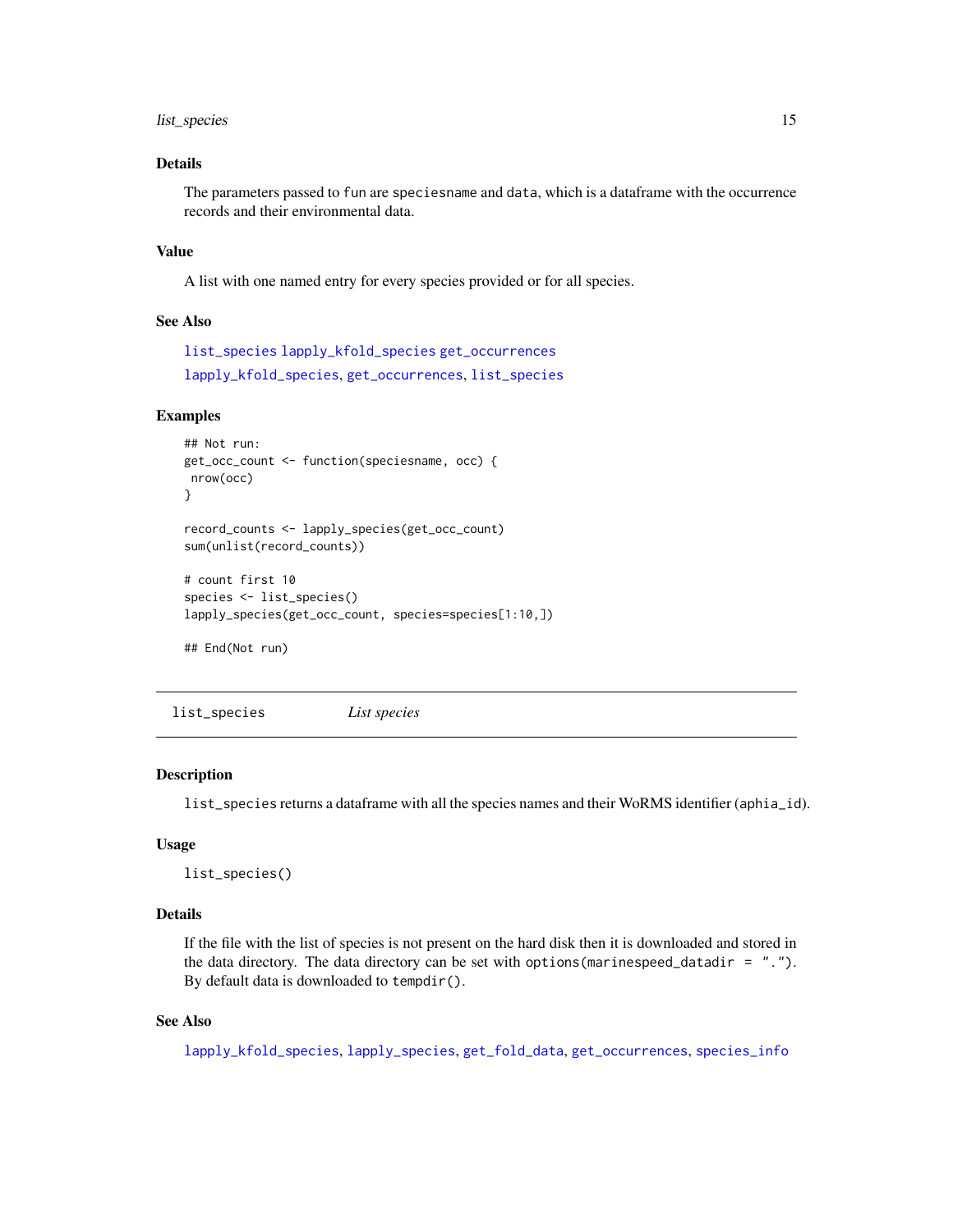# Examples

```
species <- list_species()
head(species)
```
marinespeed *marinespeed: Marine SPEcies and Environmental Data*

#### Description

MarineSPEED is a benchmark dataset for marine presence-only species distribution modeling.

<span id="page-15-1"></span>plot\_folds *plot folds*

#### Description

plot\_folds makes a rudimentary plot of the data and the folds created with e.g. [kfold\\_disc](#page-8-1) or [kfold](#page-0-0).

# Usage

```
plot_folds(data, folds, colors, ...)
```
# Arguments

| data     | Matrix or dataframe. Data for which the folds where created. The first two<br>columns should represent the longitude and latitude (or x,y coordinates). |
|----------|---------------------------------------------------------------------------------------------------------------------------------------------------------|
| folds    | Numeric vector with group assignments from e.g. kfold_disc, kfold_grid or<br>kfold.                                                                     |
| colors   | Colors to use for the different folds                                                                                                                   |
| $\cdots$ | Arguments to be passed to the plot function.                                                                                                            |

# See Also

[kfold\\_disc](#page-8-1), [kfold\\_grid](#page-9-1), [kfold](#page-0-0)

```
set.seed(42)
lonlat_data <- cbind(runif(11, -180, 180), runif(11, -90, 90))
folds <- kfold_disc(lonlat_data, k = 5)
plot_folds(lonlat_data, folds)
```
<span id="page-15-0"></span>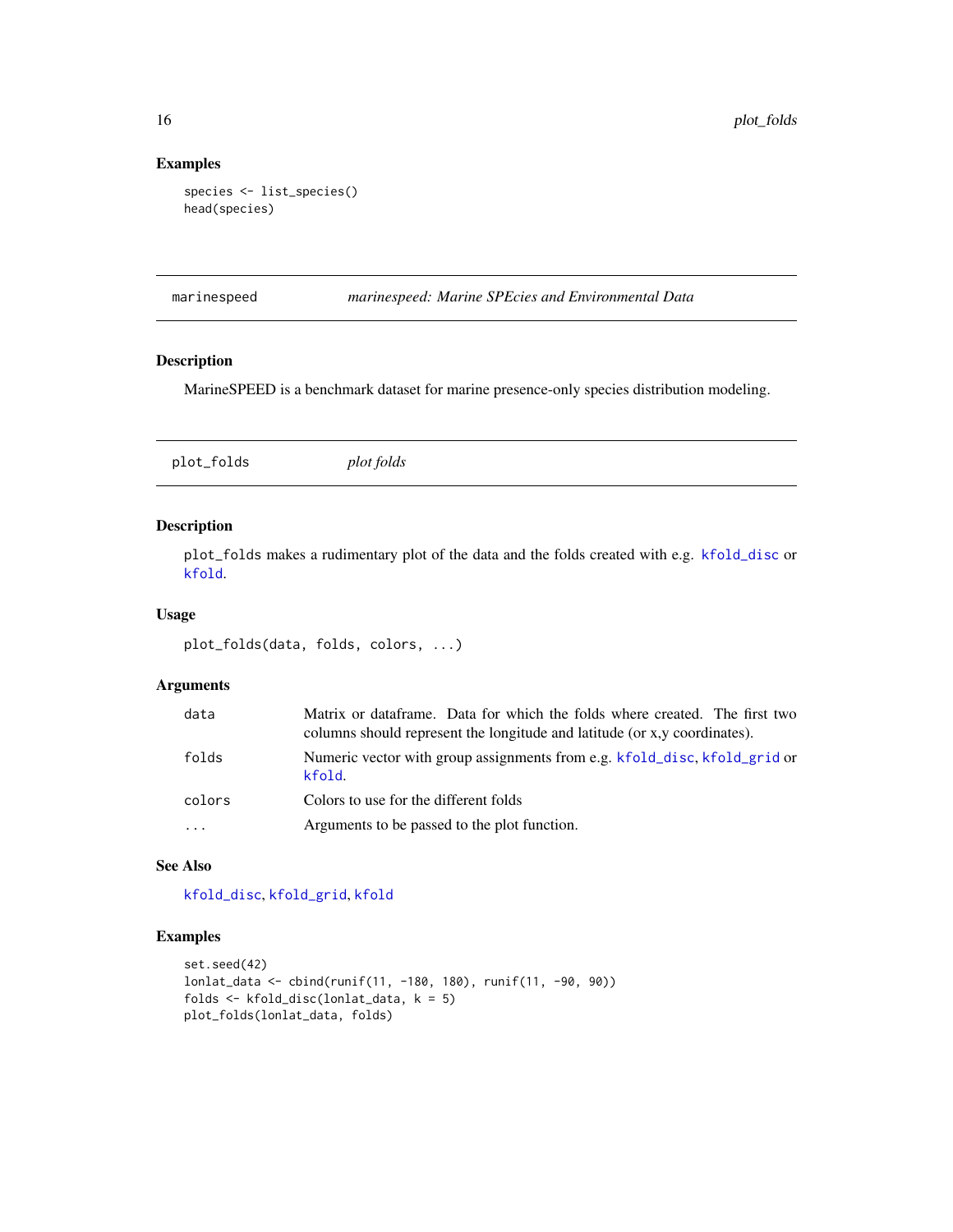<span id="page-16-1"></span><span id="page-16-0"></span>

# Description

species\_info returns a dataframe with species information.

# Usage

```
species_info()
```
# Details

Information about the taxonomy from the World Register of Marine Species (WoRMS), information on the covered latitudinal zones and the level of sample selection bias.

# See Also

#### [list\\_species](#page-14-1)

```
info <- species_info()
unique(info$kingdom)
colnames(info)
```